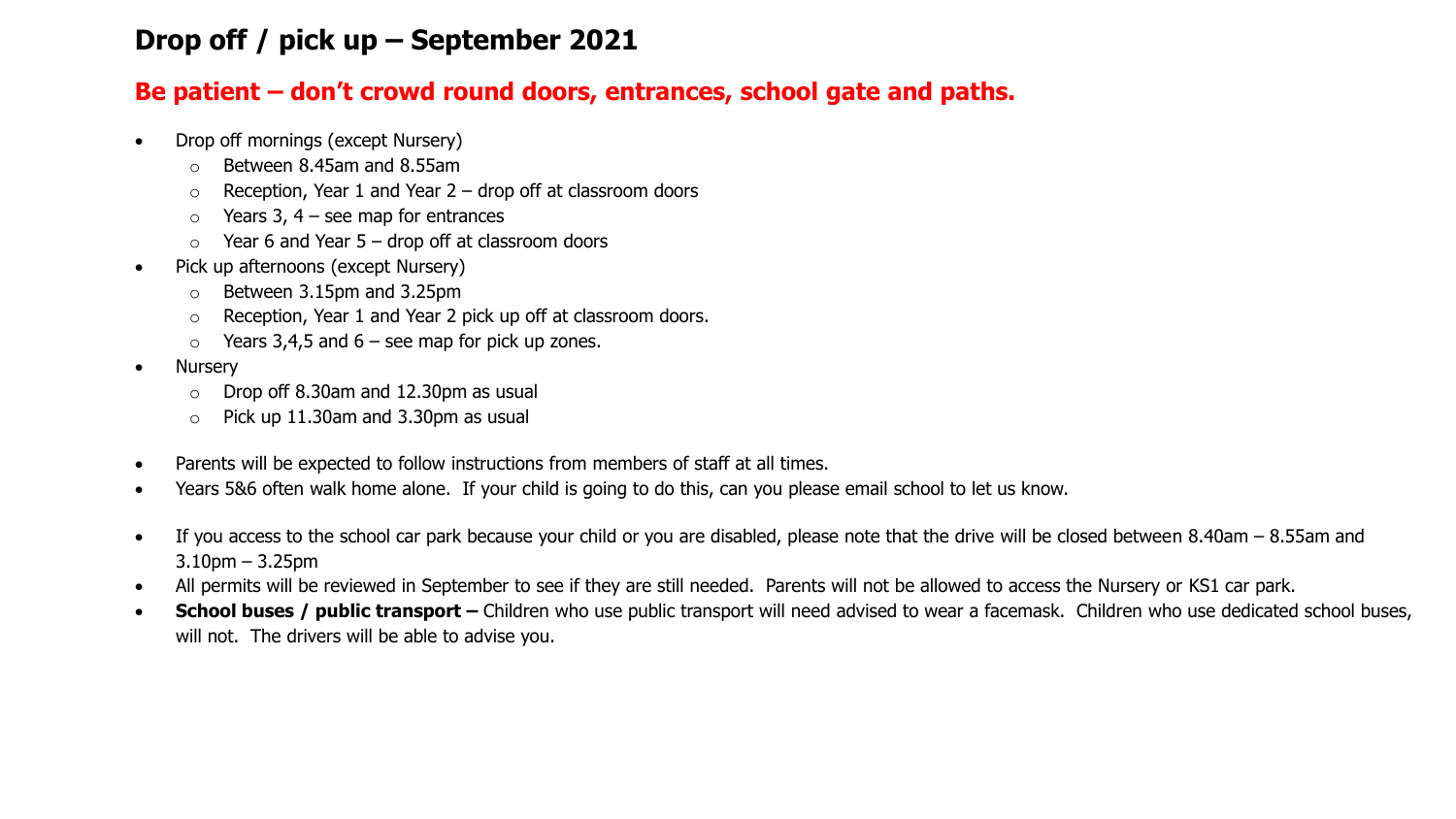## **Start of the day**